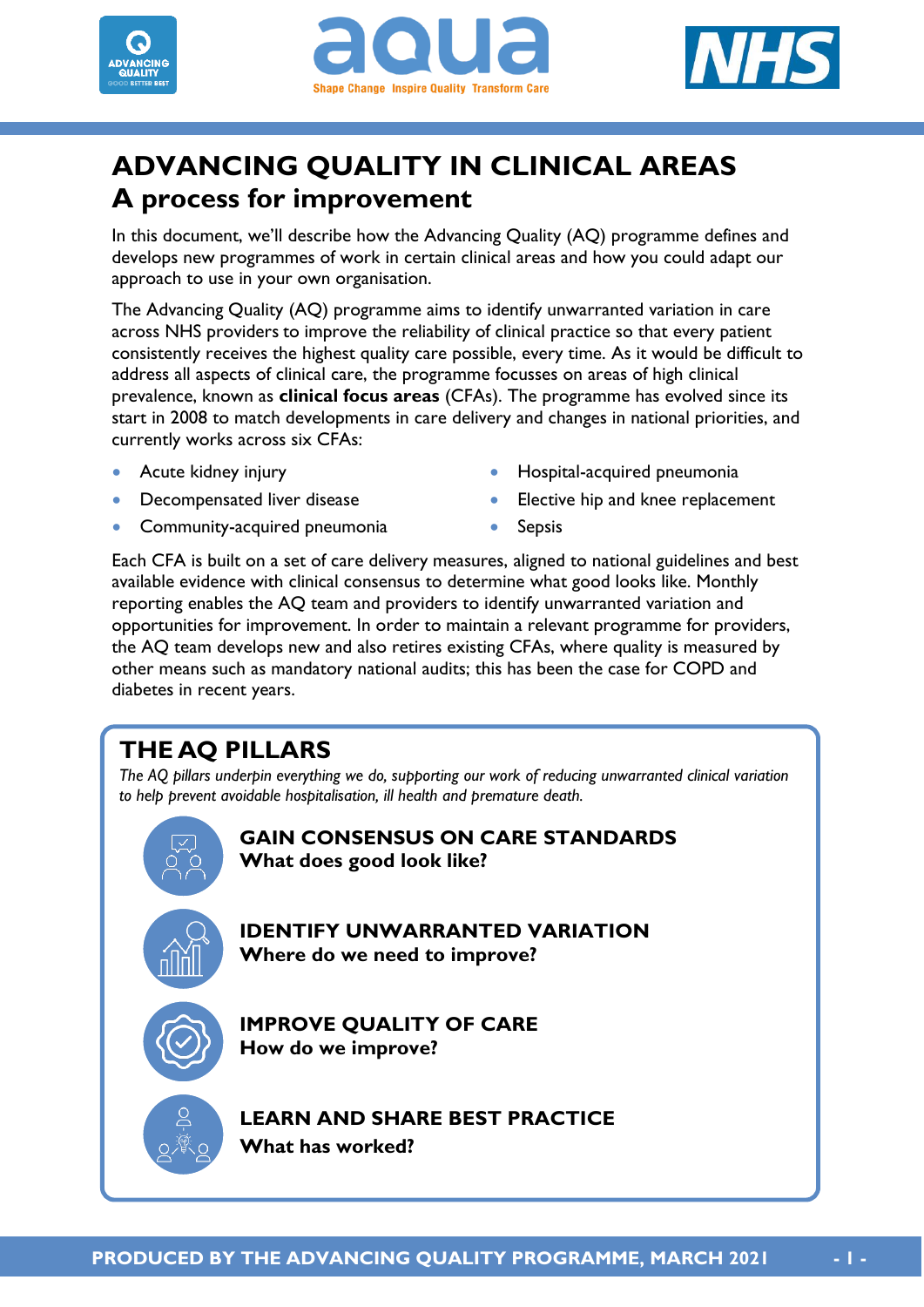





**EXISTING CLINICAL** 

**MEASURES** 

**GUIDANCE**

**GROUP RATIFIES CHANGES**

**REVISE** 

**WHERE** 

**AND TEST**

**INFORM PROVIDERS AND** 

**CHANGES**

# **CFA DEVELOPMENT PROCESS**



**-** Help establish provider data collection and improvement teams and processes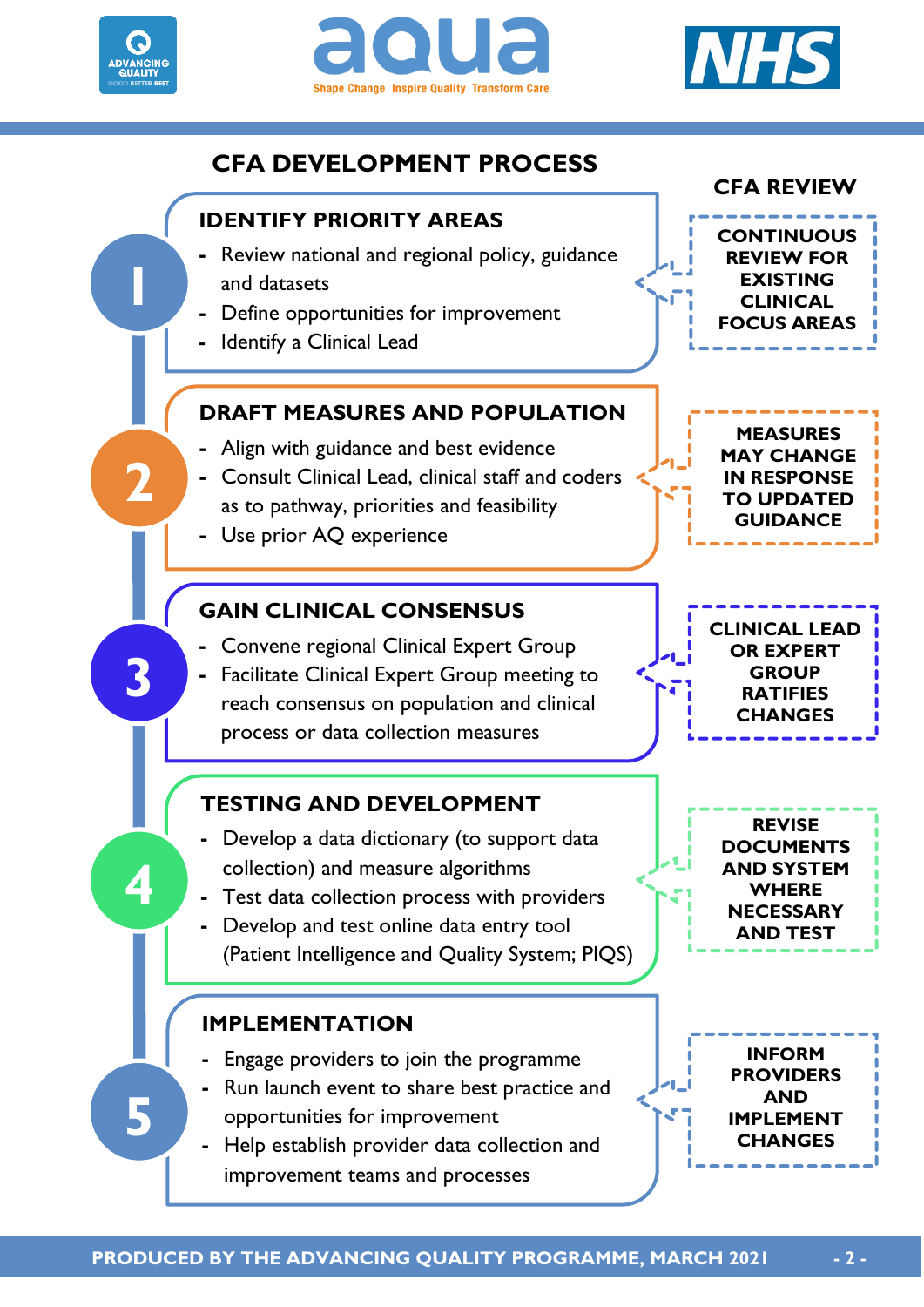





## **CASE STUDY**

## **NEW CLINICAL FOCUS AREAS IN 2020**

### **DECOMPENSATED LIVER DISEASE**

The PSS CQUIN released in 2019 included indicators aimed at improving outcomes for patients with decompensated liver disease. Along with the publication of accreditation standards and evidence by the Improving Quality in Liver Services (IQILS) programme, also in 2019, and advice from the Clinical Leads, the AQ team decided to review the existing alcohol-related liver disease CFA measures and launch a new CFA for decompensated liver disease.

### **HOSPITAL ACQUIRED PNEUMONIA**



AQ worked with the University of Liverpool on a pilot study exploring hospital acquired pneumonia management in 2019. The findings and experience from this study indicated that this was an area of care with considerable unwarranted variation and opportunities for improvement, which would make it a highly relevant focus area.

Hospital acquired pneumonia has been under-researched and so the care pathway outlined in national guidance was not as well-defined as in other CFAs. This meant that input from the lead researcher from the pilot project, appointed as Clinical Lead for the focus area, and the Clinical Expert Group was pivotal in defining the most clinically relevant measures; these were aligned to NICE guidance as closely as possible.

## **CASE STUDY**

## **COVID-19 MEASURE REVIEW**

During the course of the coronavirus pandemic, it became clear that treatment pathways were changing and evolving as knowledge about the condition grew. In light of this, the AQ team made the decision to review all the CFA measure sets to determine their suitability for patients with suspected or diagnosed Covid-19.

The team reviewed recently-published rapid Covid-19 guidelines and consulted the Clinical Lead for each CFA, also taking on board the experience of providers participating in AQ. Changes were made to allow patients with Covid-19 to be excluded from the community acquired pneumonia pathway and parts of the sepsis pathway, based on clinical judgement.